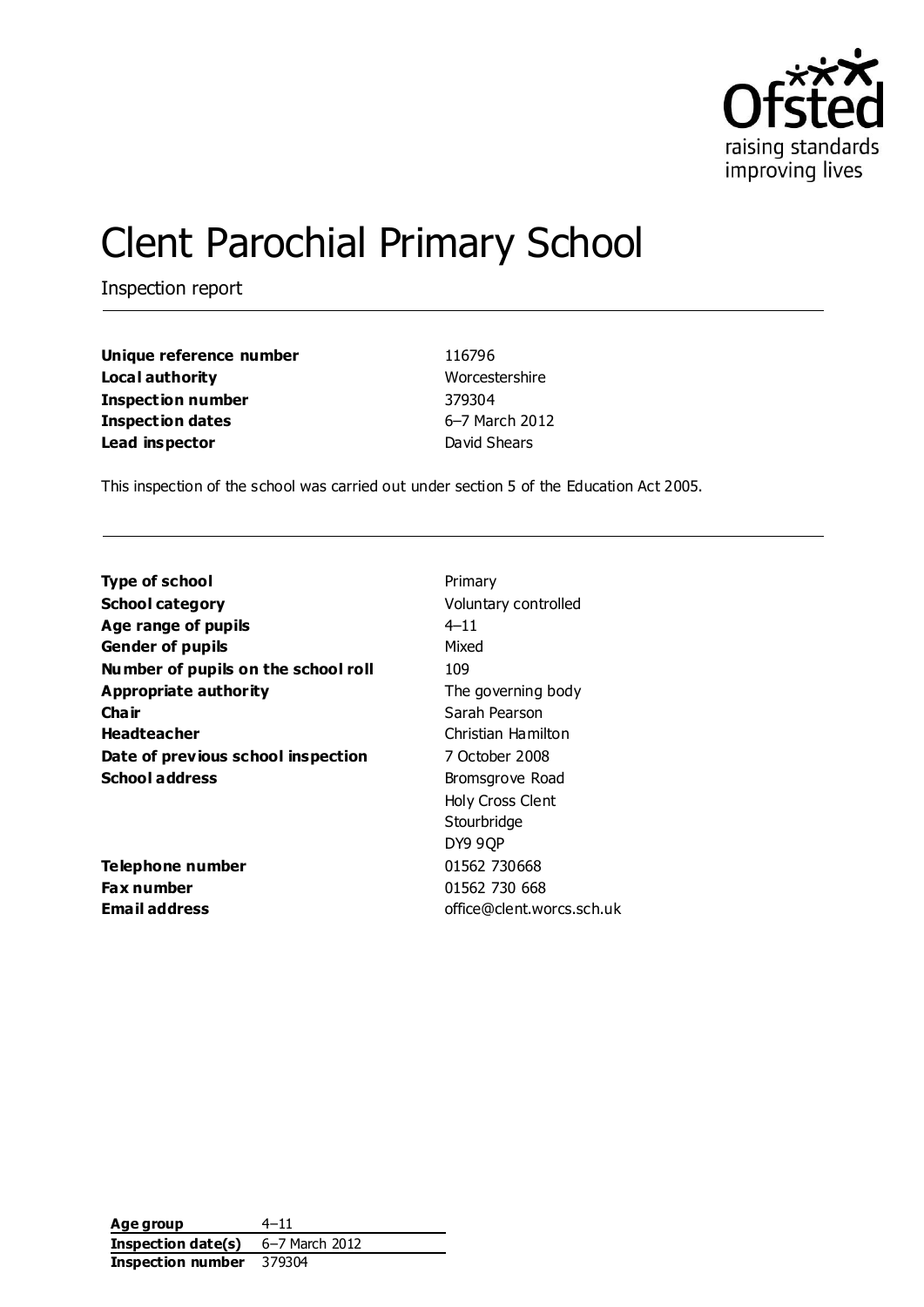

You can use Parent View to give Ofsted your opinion on your child's school. Ofsted will use the information parents and carers provide when deciding which schools to inspect and when.

You can also use Parent View to find out what other parents and carers think about schools in England. You can visit [www.parentview.ofsted.gov.uk,](http://www.parentview.ofsted.gov.uk/) or look for the link on the main Ofsted website: [www.ofsted.gov.uk](http://www.ofsted.gov.uk/)

The Office for Standards in Education, Children's Services and Skills (Ofs ted) regulates and inspects to achieve excellence in the care of children and young people, and in education and skills for learners of all ages. It regulates and inspects childcare and children's social care, and inspects the Children and Family Court Advisory Support Service (Cafcass), schools, colleges, initial teacher training, work-based learning and skills training, adult and community learning, and education and training in prisons and other secure establishments. It assesses council children's services, and inspects services for looked after children, safeguarding and child protection.

Further copies of this report are obtainable from the school. Under the Education Act 2005, the school must provide a copy of this report free of charge to certain categories of people. A charge not exceeding the full cost of reproduction may be made for any other copies supplied.

If you would like a copy of this document in a different format, such as large print or Braille, please telephone 0300 123 4234, or email enquiries@ofsted.gov.uk.

You may copy all or parts of this document for non-commercial educational purposes, as long as you give details of the source and date of publication and do not alter the information in any way.

To receive regular email alerts about new publications, including survey reports and school inspection reports, please visit our website and go to 'Subscribe'.

Piccadilly Gate Store St **Manchester** M1 2WD

T: 0300 123 4234 Textphone: 0161 618 8524 E: enquiries@ofsted.gov.uk W: www.ofsted.gov.uk



© Crown copyright 2012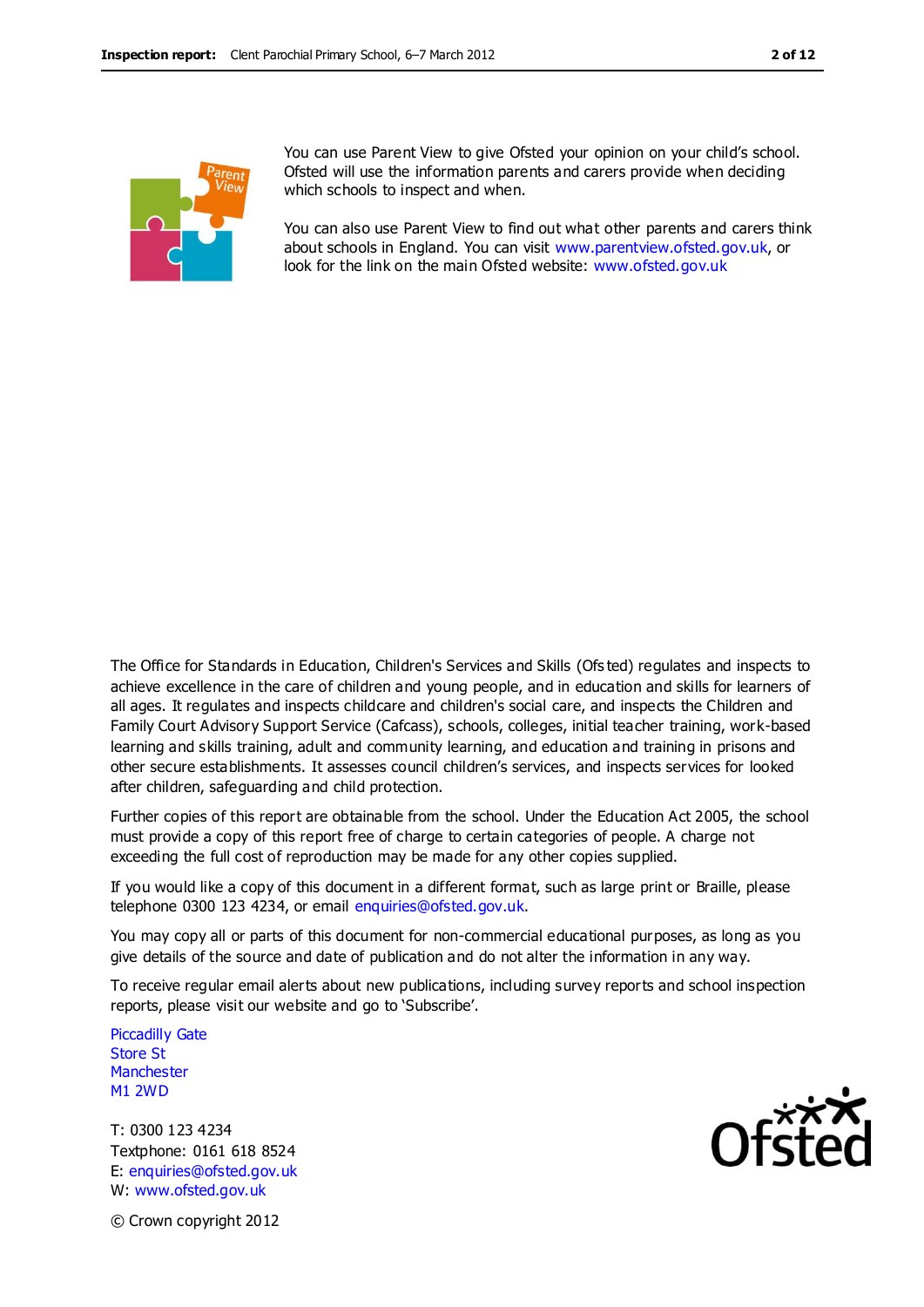## **Introduction**

Inspection team

David Shears **Additional inspector** 

This inspection was carried out with two days' notice. The inspector visited nine lessons taught by six different teachers, and held meetings with representative members of the governing body, staff and groups of pupils. The inspector took account of the responses to the on-line questionnaire (Parent View) in planning the inspection, observed the school's work, and looked at policies, planning documents, assessment data and pupils' work. He analysed the questionnaires returned by 79 parents and carers, 17 members of staff and 56 pupils.

## **Information about the school**

Clent Parochial Primary is a smaller-than-average primary school. The overwhelming majority of pupils are of White British origin. The proportion of disabled pupils and those who have special educational needs is higher than the national average. The percentage of pupils who speak English as an additional language is well below average, as is the proportion of pupils known to be eligible for free school meals. In 2011 the school met the government's floor standard for primary schools, which sets the minimum expectations for pupils' attainment and progress. It has recently gained the International School Award. A new headteacher was appointed in September 2011.

A nursery and after-school club operate on the same site. Both of these provisions are managed externally and are inspected separately.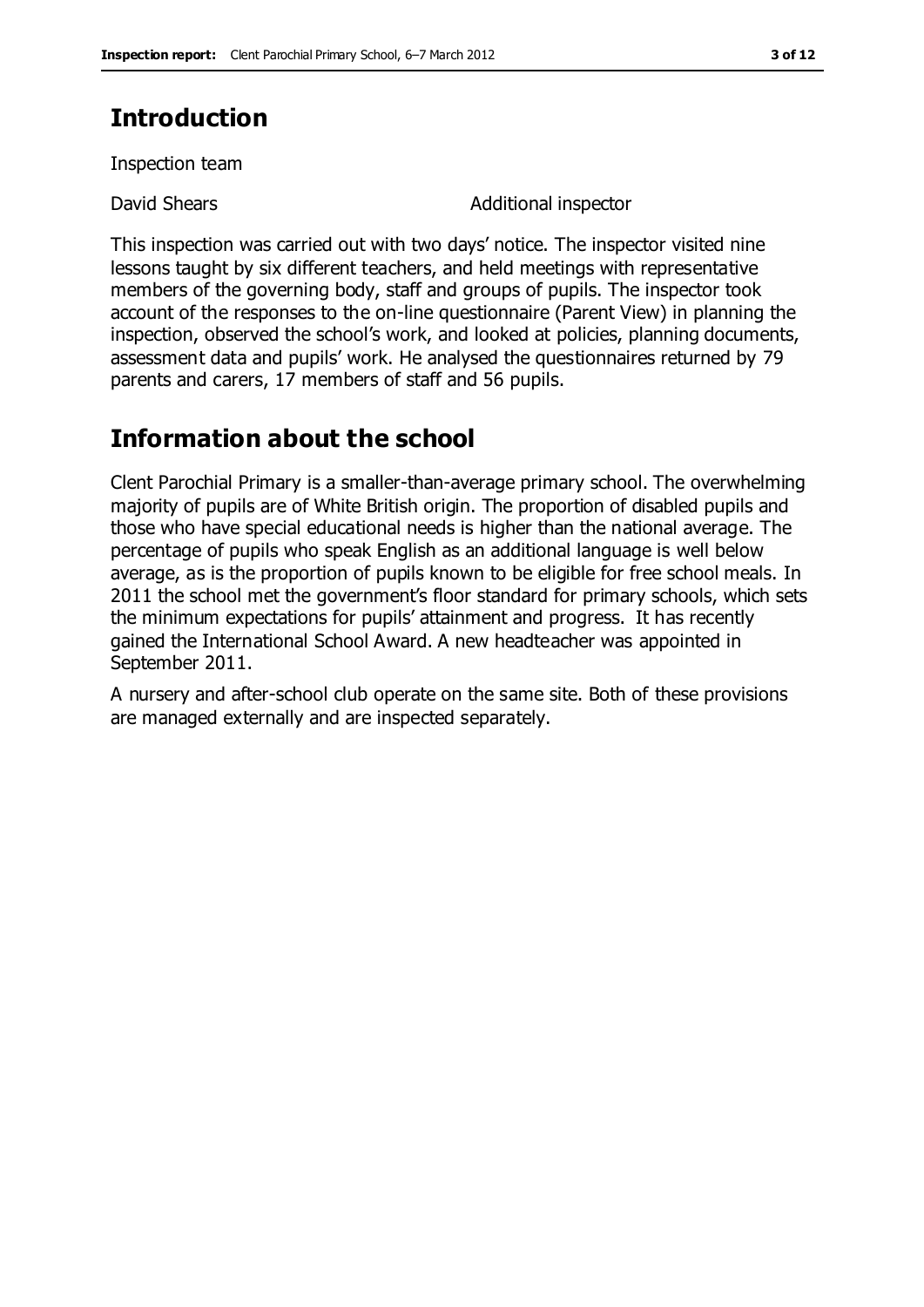## **Inspection judgements**

| <b>Overall effectiveness</b>          |  |
|---------------------------------------|--|
|                                       |  |
| <b>Achievement of pupils</b>          |  |
| <b>Quality of teaching</b>            |  |
| <b>Behaviour and safety of pupils</b> |  |
| <b>Leadership and management</b>      |  |

#### **Key findings**

- In accordance with section 13 (3) of the Education Act 2005, Her Majesty's Chief Inspector is of the opinion that this school requires significant improvement, because it is performing significantly less well than in all the circumstances it could reasonably be expected to perform. The school is therefore given a notice to improve. Significant improvement is required in relation to the capacity of leaders and managers to bring about rapid change to teaching and learning in mathematics in order to accelerate the progress of pupils.
- The overall effectiveness of the school is inadequate because leaders and managers have not brought about sufficient improvement since the last inspection. However, the school provides an acceptable standard of education for its pupils. Children begin school with skills that meet national expectations. They make good progress in the Early Years Foundation Stage so that they start Year 1 with skills and knowledge that are above those expected nationally. In Years 1 to 6, pupils continue to make good progress in English but progress in mathematics is only satisfactory. Consequently, standards in English are generally well above average while those in mathematics are above average.
- While teaching is stronger in English, it is no better than satisfactory in mathematics. This is because work does not always match pupils' needs well enough and they are not consistently helped to know how to improve. The curriculum does not provide sufficient opportunities for pupils to practise their mathematical skills.
- The behaviour of pupils is good. In lessons, pupils listen attentively. They have positive attitudes toward learning and good relationships with staff. Occasionally, a small minority of pupils can become restless when teaching is less effective. Pupils feel safe and know that staff care for them well. Attendance is above the national average.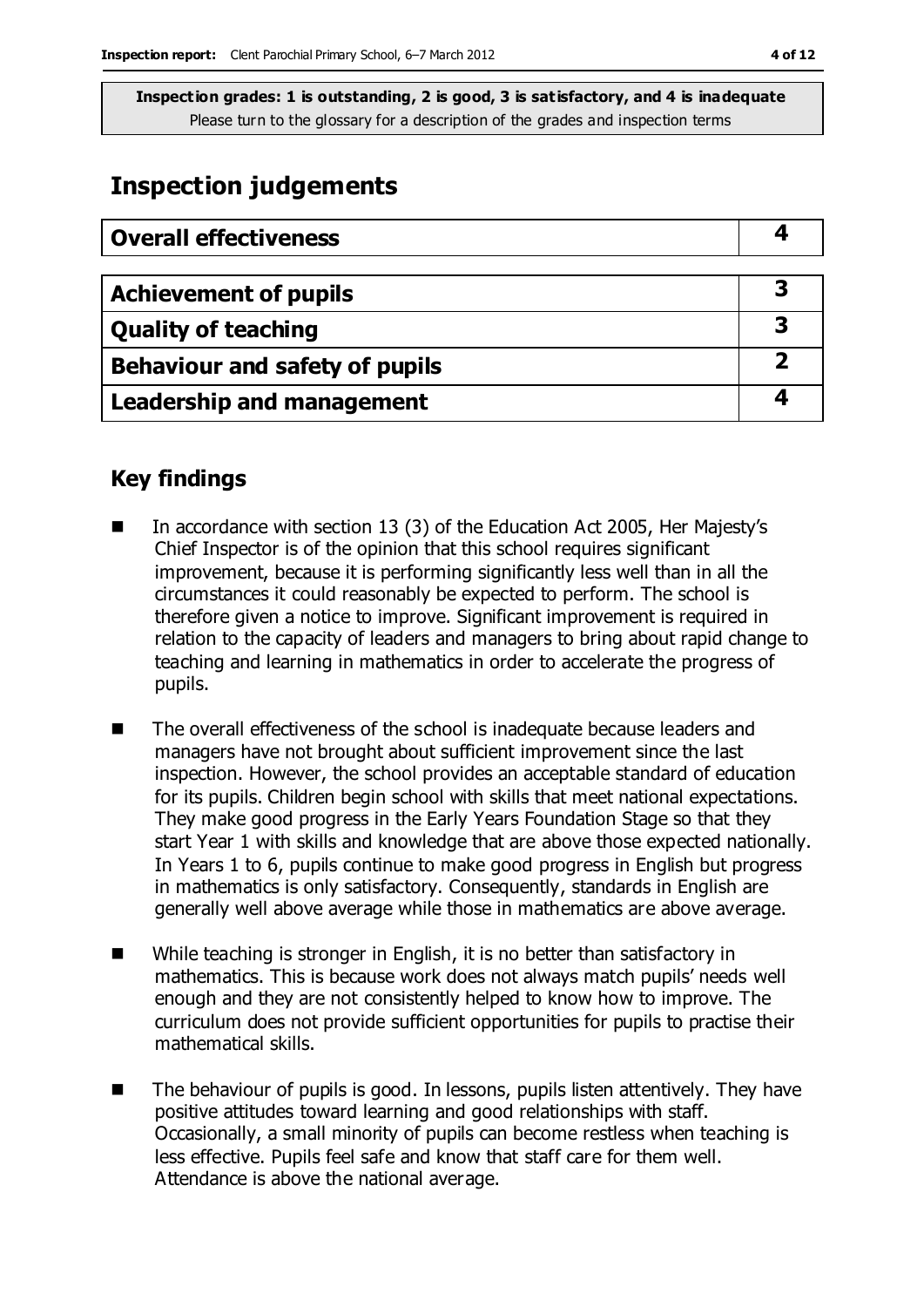The recently appointed headteacher and deputy headteacher have made some improvements to the school. They have made a positive start on improving the premises and ensuring that assessments are now accurate. Relationships with parents and carers are improving. However, leaders and managers, including the governing body, have not secured enough improvement since the last inspection in mathematics. This is because procedures for performance management through the monitoring of teaching have lacked sufficient rigour to bring about rapid improvement. Support for pupils who are at risk of underachievement has strengthened recently, although it is too early to assess the impact this is having on their progress.

## **What does the school need to do to improve further?**

- Raise the quality of teaching and learning in mathematics so that pupils make good progress in all classes, by ensuring that:
	- assessment is used to plan work that consistently meets pupils' learning needs
	- pupils know, understand and use targets in lessons to improve their work
	- marking consistently includes comments that tell pupils the next steps in learning and gives them opportunities to respond
	- regularly planned opportunities are provided for pupils to practise their mathematical skills in other subjects.
- **IMPROVE THE EFFECT IMPLESS** of leaders and managers by ensuring that:
	- whole school initiatives to improve teaching are clearly understood by staff and rigorously monitored for consistency and effectiveness
	- specific programmes to support pupils at risk of underachievement are formally monitored and evaluated for their effectiveness in helping these pupils to make accelerated progress
	- the governing body is more involved in holding the school to account for its effectiveness in raising progress.

### **Main report**

#### **Achievement of pupils**

Children make a good start in the Early Years Foundation Stage. There are clear and effective arrangements that ensure they feel confident in starting school. They settle quickly and make good progress in their learning. By the time they enter Year 1, their skills and knowledge are above average in all areas. In particular, their literacy and mathematical skills are both above average. The progress pupils make in Years 1 to 6 is satisfactory overall, although it is generally much stronger in English than in mathematics. Currently, pupils are making good progress in English and satisfactory progress in mathematics. For example, in the current Year 6 the attainment of pupils is well above average in English and above average in mathematics. In English lessons, pupils are more aware of what is expected of them and consequently make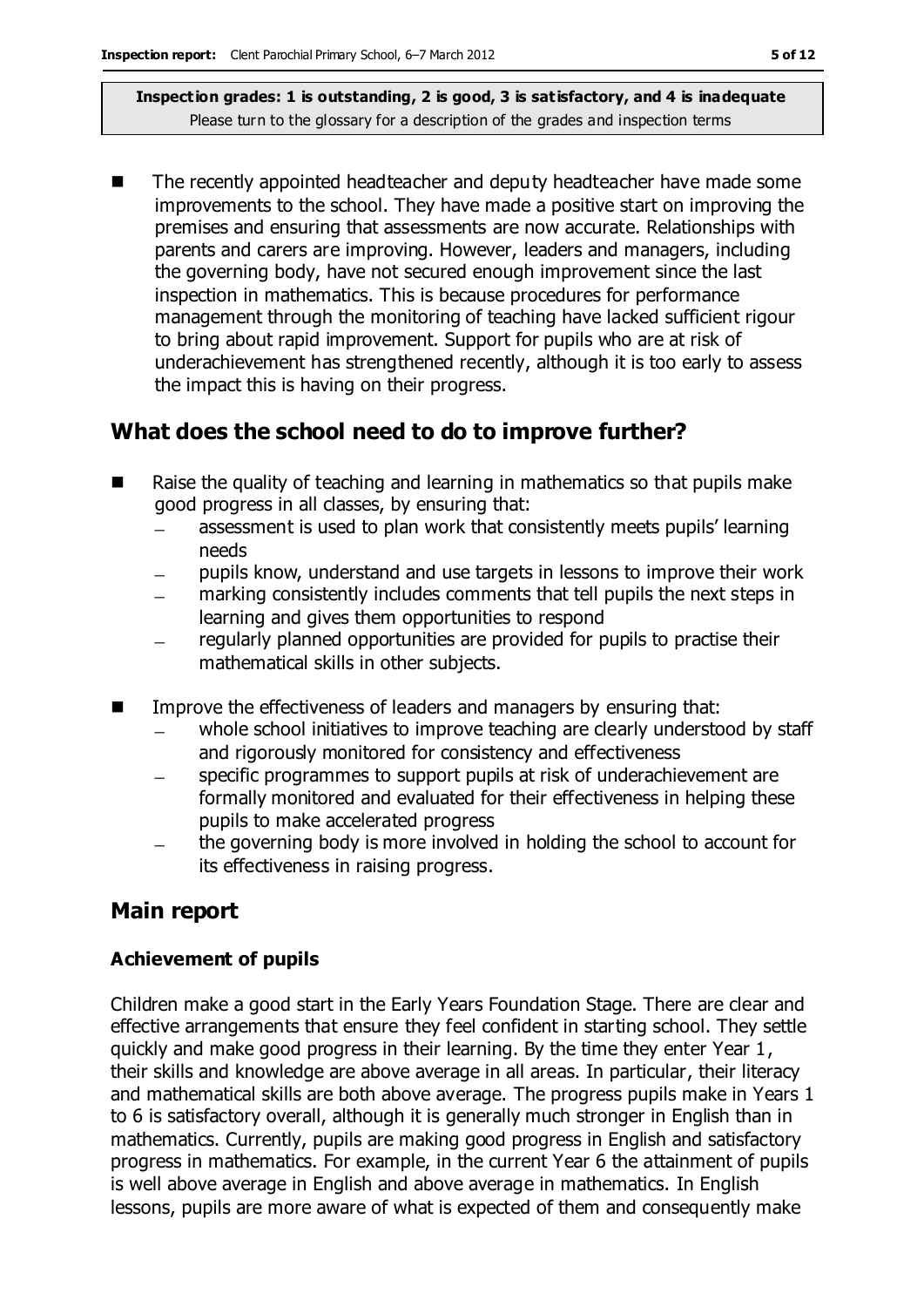good, and for some, outstanding progress. For example, in one English lesson pupils concentrated well on the most important aspects that they needed to improve because they were given clear success criteria for their learning and also were reminded of their own personal targets. However, in mathematics lessons, while pupils are told the overall lesson objective, the activities they are given do not always match their needs. For example, in one lesson, the work given to the less-able pupils and those of average ability was too difficult, so that they could not make the leap between what they already knew and the new learning. In another mathematics lesson, the pace of learning was too slow for most pupils and lacked challenge because most pupils found the work too easy.

Disabled pupils and those with special educational needs make satisfactory progress overall, although there are examples of good progress, for example, in helping pupils with emotional and social needs to gain a greater confidence and self-esteem. Pupils known to be eligible for free school meals mirror the progress of their peers. Boys and girls make equal progress in most year groups. The overwhelming majority of parents and carers who responded to the questionnaire felt that their children were making good progress. The inspector found that while progress in English is good, progress in mathematics is only satisfactory.

#### **Quality of teaching**

The quality of teaching is good in the Early Years Foundation Stage. This is because the teacher uses observations and assessments to plan activities to enable children to build on their learning. There is a good balance between adult-led and childinitiated activities to ensure that learning is productive and children are enthused and engaged. In Years 1 to 6, teaching in English remains a strength, with particularly effective use of clear targets to help pupils improve their writing. There is a good focus on reading skills so that by the end of Year 2 attainment continues to rise and by the end of Year 6 is significantly above the national average.

However, the teaching of mathematics is only satisfactory. Teachers do not consistently use assessment to plan activities that are tailored to meet pupils' needs. By the time they reach Years 5 and 6, there are gaps in their learning that teachers are having to address. Pupils are unaware of their own targets and marking does not consistently tell them how to improve. Timetables for each class show that there is a clear emphasis on developing pupils' English and literacy skills but not enough time is spent learning mathematics. Similarly, there are many opportunities for pupils to practise their reading and writing skills in other subjects but the chances to practise their mathematical skills are not consistently planned into other subjects and so are less effective.

However, in all lessons pupils have positive relationships with staff. Teachers plan lessons that will engage and enthuse pupils and consequently their attitudes to learning are positive. There are increasing opportunities through the wider curriculum to develop pupils' wider skills such as in music, the creative arts, learning a foreign language, growing their own vegetables and participating in a variety of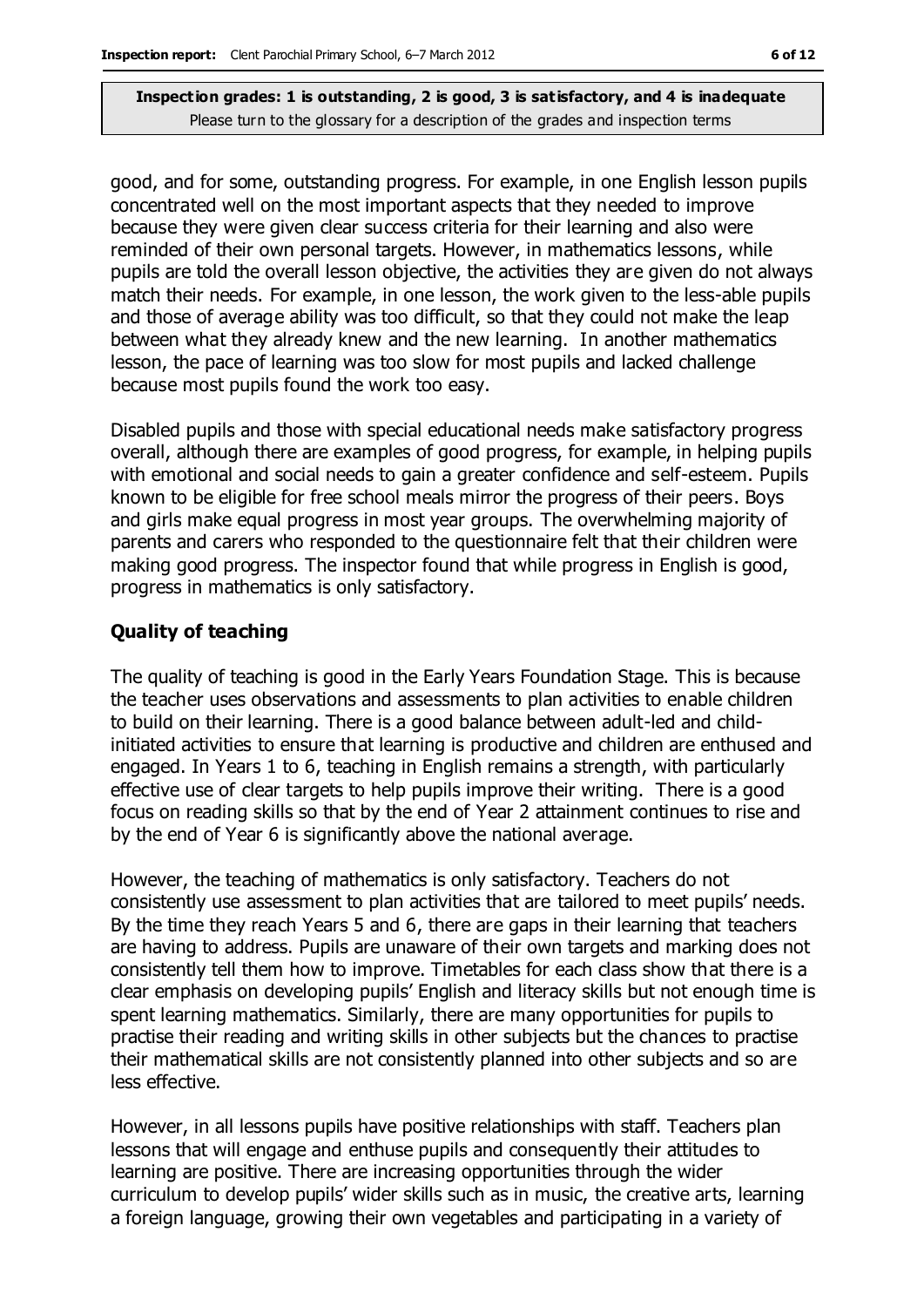sports. Through these and other activities, good attention is paid to pupils' spiritual, moral, social and cultural development.

The overwhelming majority of parents and carers who responded to the questionnaire and the large majority of pupils felt that teaching is good. The inspector found that while teaching in English is enabling pupils to make at least good progress, it is not consistently effective enough in mathematics.

#### **Behaviour and safety of pupils**

Pupils behave well together in the playground, looking after each other and enjoying playing imaginative games. There are opportunities for them to be active on a trim trail or to talk and reflect in the sensory garden. Pupils say that when others are occasionally unkind, these matters are quickly resolved by adults. Pupils have a good understanding of different types of bullying but feel that this does not happen in school. There are no recorded incidents of bullying and poor behaviour is rare. Pupils feel safe because they know that someone is always on hand to help them if they need it. Behaviour in lessons is good, although there are times when pupils become restless when the quality of teaching is less effective. However, for the vast majority of the time, pupils are engaged and have positive attitudes to their learning. They work well together, supporting each other in their learning. Pupils have a good understanding of right and wrong and have positive social skills. Older pupils look after younger ones. The overwhelming majority of pupils, parents and carers who responded to the questionnaires agreed that there is a good standard of behaviour in the school and all agreed that pupils are kept safe. The attendance of pupils is above the national average and the percentage of persistent absence is low. The school has particularly focused on pupils' punctuality and this has improved. This is because there are good systems in place to follow up reasons for absence and pupils who are late, and for rewarding those who attend regularly.

#### **Leadership and management**

The school has been through a difficult period in recent years, including issues related to changes in leadership and management. As a result, there has not been sufficient focus on the issues for improvement from the previous inspection and, consequently, they remain unresolved. Current school leaders have needed to address some important points such as the safety of the premises and ensuring that the assessment of pupils in reading, writing and mathematics is accurate, both of which have been tackled successfully. There has, however, been insufficient improvement in the school as a whole since the last inspection. There is not enough evidence that the school has the capacity to improve because the quality of teaching in mathematics has not improved. The school development plan has identified the right areas for improvement but current leaders cannot yet demonstrate enough impact on the progress of pupils from the actions they have taken. For example, there have been improvements to the identification and support for pupils who are at risk of underachieving although it is too early to assess the impact of these measures. It is not always clear how leaders and managers are planning to monitor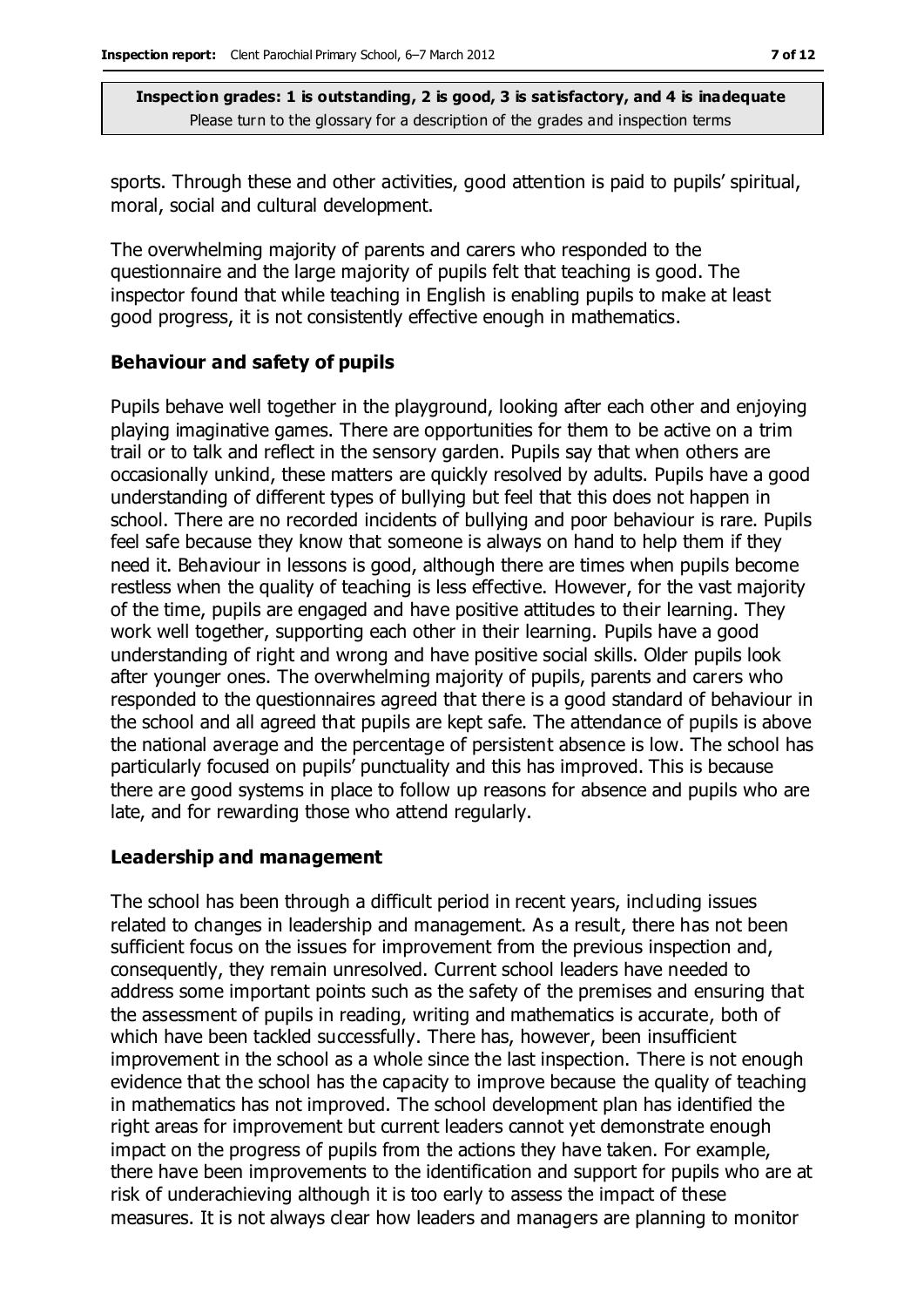and evaluate their actions. Lesson observations, while improving, are still sometimes too generous in their judgements. The governing body is very supportive but is only now beginning to receive sufficient information and training to enable them to effectively challenge the school. Middle leaders are now involved with senior leaders in checking the accuracy of assessments, although this is at an early stage of development.

The curriculum is satisfactory because it generally meets the needs of pupils, although there are still weaknesses in mathematics. Leaders and managers provide a good lead in the pastoral development of pupils. The promotion of pupils' spiritual, moral, social and cultural development is good. In particular, collective worship is used well to promote pupils' spiritual development through opportunities for prayer and praise. Relationships with parents and carers are improving and, as a result, the very large majority who responded to the questionnaire have positive views about the school. Leaders give due attention to ensuring that personal skills are promoted within the curriculum and ensure that any discrimination is tackled. The school takes care that all pupils have equal opportunities in their learning. For example, it ensures that groups of pupils make similar gains in their learning such as the progress of boys and girls. The safeguarding policies and procedures meet statutory requirements and give no cause for concern.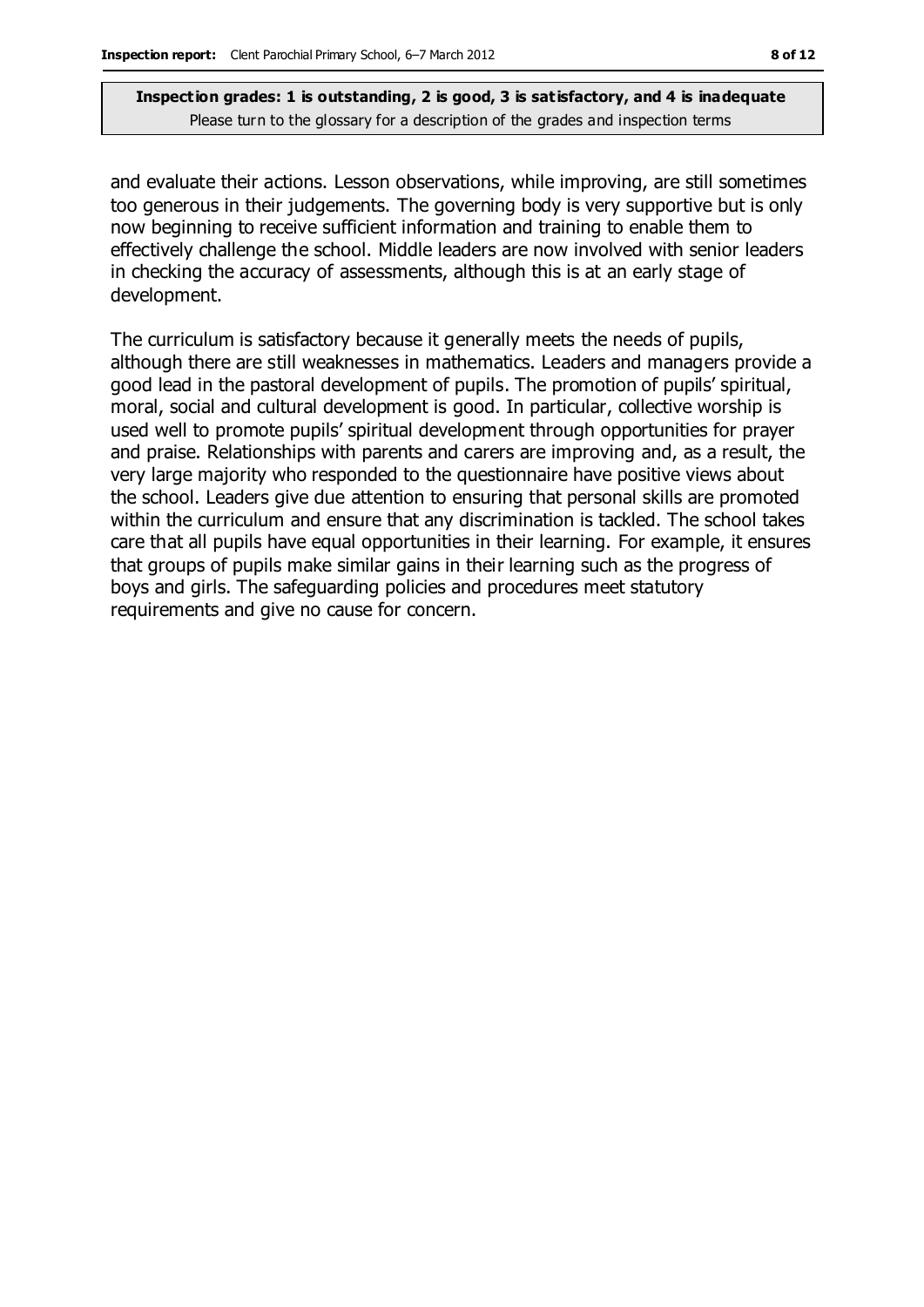## **Glossary**

#### **What inspection judgements mean**

| Grade   | <b>Judgement</b> | <b>Description</b>                                            |
|---------|------------------|---------------------------------------------------------------|
| Grade 1 | Outstanding      | These features are highly effective. An outstanding           |
|         |                  | school provides exceptionally well for all its pupils' needs. |
| Grade 2 | Good             | These are very positive features of a school. A school        |
|         |                  | that is good is serving its pupils well.                      |
| Grade 3 | Satisfactory     | These features are of reasonable quality. A satisfactory      |
|         |                  | school is providing adequately for its pupils.                |
| Grade 4 | Inadequate       | These features are not of an acceptable standard. An          |
|         |                  | inadequate school needs to make significant                   |
|         |                  | improvement in order to meet the needs of its pupils.         |
|         |                  | Ofsted inspectors will make further visits until it           |
|         |                  | improves.                                                     |

### **Overall effectiveness of schools**

|                         | Overall effectiveness judgement (percentage of schools) |      |                     |                   |
|-------------------------|---------------------------------------------------------|------|---------------------|-------------------|
| <b>Type of school</b>   | <b>Outstanding</b>                                      | Good | <b>Satisfactory</b> | <b>Inadequate</b> |
| Nursery schools         | 46                                                      | 46   |                     |                   |
| Primary schools         |                                                         | 47   | 40                  |                   |
| Secondary<br>schools    | 14                                                      | 38   | 40                  |                   |
| Special schools         | 28                                                      | 48   | 20                  |                   |
| Pupil referral<br>units | 15                                                      | 50   | 29                  |                   |
| All schools             |                                                         | 46   | 38                  |                   |

New school inspection arrangements have been introduced from 1 January 2012. This means that inspectors make judgements that were not made previously.

The data in the table above are for the period 1 September 2010 to 31 August 2011 and represent judgements that were made under the school inspection arrangements that were introduced on 1 September 2009. These data are consistent with the latest published official statistics about maintained school inspection outcomes (see [www.ofsted.gov.uk\)](http://www.ofsted.gov.uk/).

The sample of schools inspected during 2010/11 was not representative of all schools nationally, as weaker schools are inspected more frequently than good or outstanding schools.

Primary schools include primary academy converters. Secondary schools include secondary academy converters, sponsor-led academies and city technology colleges. Special schools include special academy converters and non-maintained special schools.

Percentages are rounded and do not always add exactly to 100.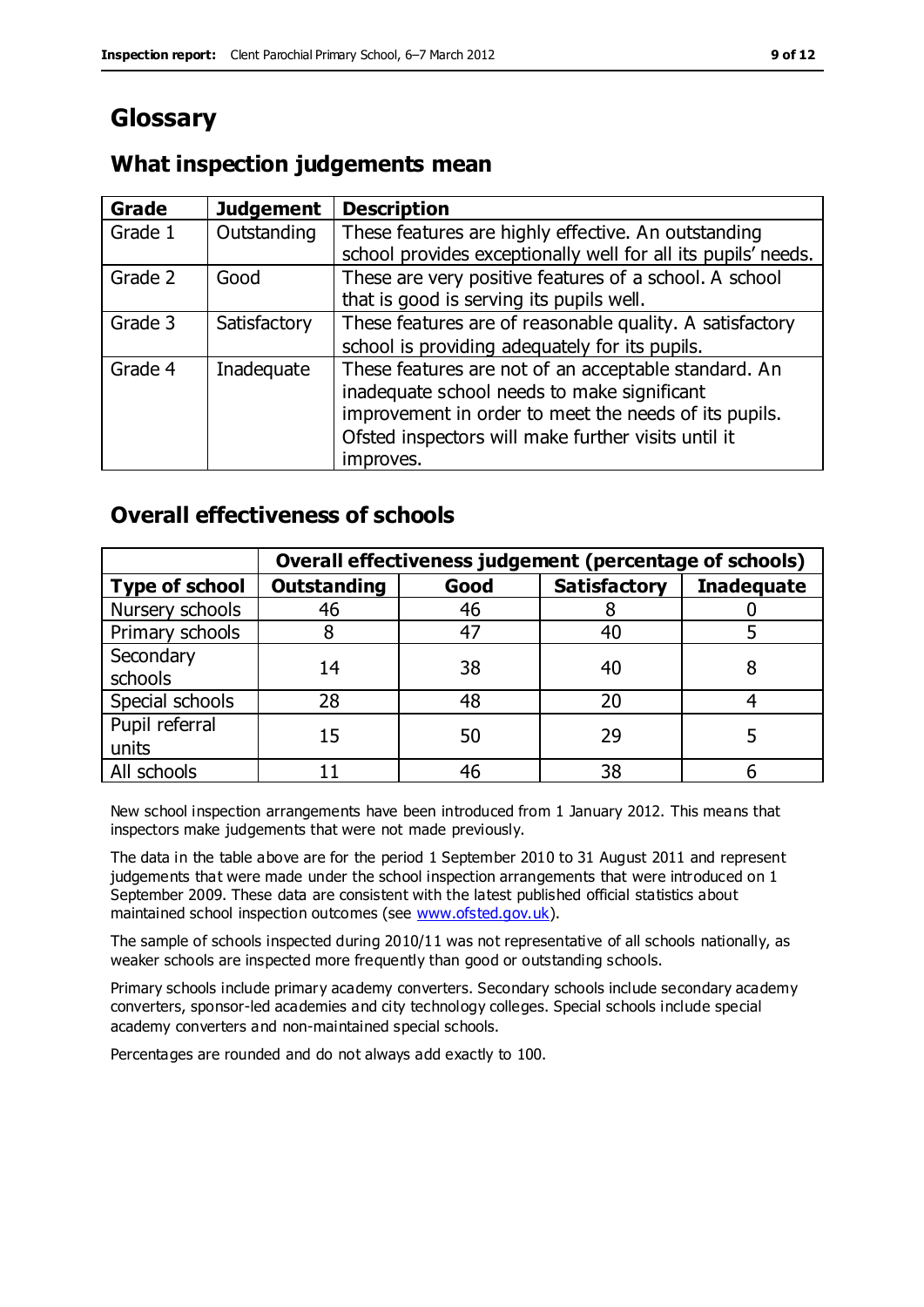## **Common terminology used by inspectors**

| Achievement:                  | the progress and success of a pupil in their<br>learning and development taking account of their<br>attainment.                                                                                                        |
|-------------------------------|------------------------------------------------------------------------------------------------------------------------------------------------------------------------------------------------------------------------|
| Attainment:                   | the standard of the pupils' work shown by test and<br>examination results and in lessons.                                                                                                                              |
| Attendance                    | the regular attendance of pupils at school and in<br>lessons, taking into account the school's efforts to<br>encourage good attendance.                                                                                |
| Behaviour                     | how well pupils behave in lessons, with emphasis<br>on their attitude to learning. Pupils' punctuality to<br>lessons and their conduct around the school.                                                              |
| Capacity to improve:          | the proven ability of the school to continue<br>improving based on its self-evaluation and what<br>the school has accomplished so far and on the<br>quality of its systems to maintain improvement.                    |
| Leadership and management:    | the contribution of all the staff with responsibilities,<br>not just the governors and headteacher, to<br>identifying priorities, directing and motivating staff<br>and running the school.                            |
| Learning:                     | how well pupils acquire knowledge, develop their<br>understanding, learn and practise skills and are<br>developing their competence as learners.                                                                       |
| <b>Overall effectiveness:</b> | inspectors form a judgement on a school's overall<br>effectiveness based on the findings from their<br>inspection of the school.                                                                                       |
| Progress:                     | the rate at which pupils are learning in lessons and<br>over longer periods of time. It is often measured<br>by comparing the pupils' attainment at the end of a<br>key stage with their attainment when they started. |
| Safety                        | how safe pupils are in school, including in lessons;<br>and their understanding of risks. Pupils' freedom<br>from bullying and harassment. How well the school<br>promotes safety, for example e-learning.             |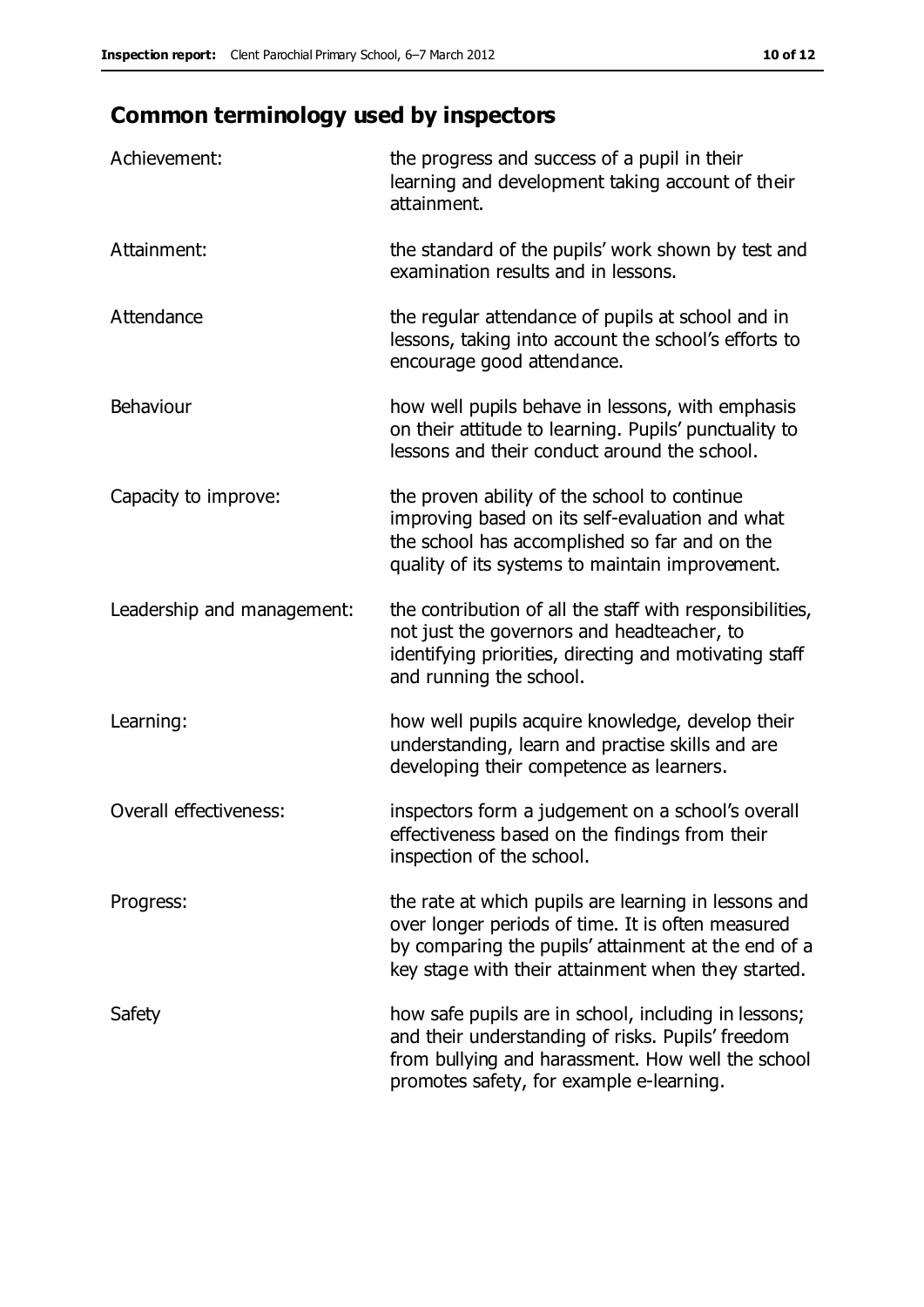#### **This letter is provided for the school, parents and carers to share with their children. It describes Ofsted's main findings from the inspection of their school.**



8 March 2012

Dear Pupils

#### **Inspection of Clent Parochial Primary School, Stourbridge, DY9 9QP**

Thank you for the welcome that I received when I visited your school recently. It was lovely to meet you all and find out about your school.

You told me how much you like your teachers and that they are kind to you. This helps you to feel safe and secure in the school. You also told me how much you enjoy school, especially now that you are able to go out on more trips.

I found that you make good progress in your English lessons. Well done. However, I also found that your progress in mathematics is not as good and so that although you make satisfactory progress, you could learn even faster. In order to do that, your school has been given a 'notice to improve' which means that everyone will help you to make better progress very quickly.

I have asked your headteacher, your teachers and the governing body to:

- make sure work is just right for you, not too hard or too easy
- $\blacksquare$  help you to know, understand and use targets in mathematics so that you know how to improve
- use marking to tell you the next steps to take in your learning
- **The set of the symuller set of the symuller** singlects  $\blacksquare$  singlects subjects
- keep checking that any changes in teaching are helping all of you to make good progress.

You can all help by telling your teacher politely if you think the work is too hard or too easy or asking for help if you don't know or understand your targets.

Thank you again for looking after me so well.

Yours sincerely

David Shears Lead inspector